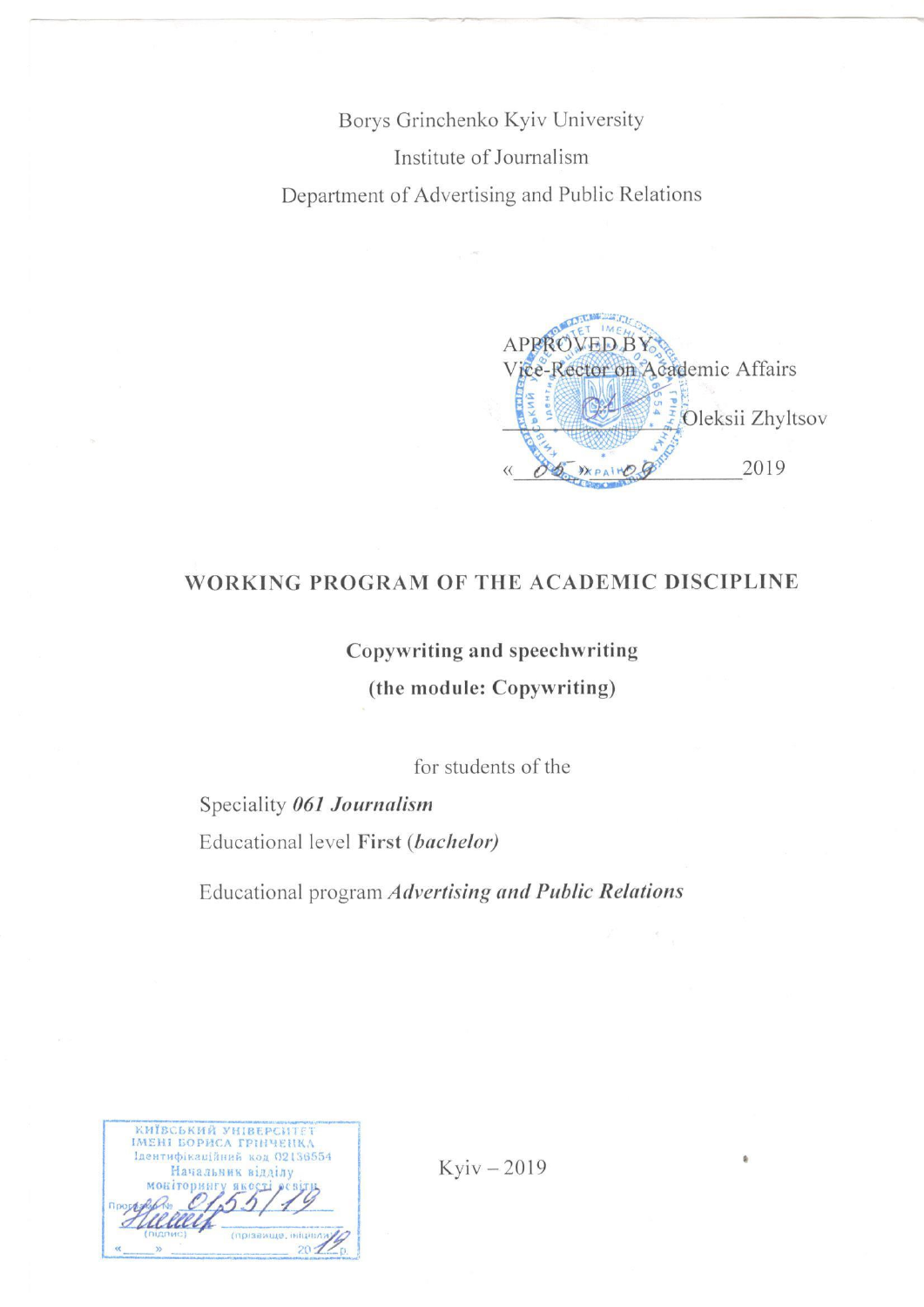#### Creator:

Svitlana Vernyhora, PhD in Social Communications, Assistant Professor of the Department of Advertising and Public Relations of the Institute of Journalism of Borys Grinchenko Kyiv University

#### Lecturer:

Svitlana Vernyhora, PhD in Social Communications, Assistant Professor of the Department of Advertising and Public Relations of the Institute of Journalism of Borys Grinchenko Kyiv University

The working program was reviewed and approved at the meeting of the Department of Advertising and Public Relations Protocol No 1, August 29 2019 Head of Department Holopa Leonid Novokhatko

The working program was reviewed and agreed with the guarantor of the Advertising and Public Relations Educational and Professional Program

2019 Guarantor/of the Educational and Professional Program Hobool teonid Novokhatko

The working program has been checked

2019

Deputy Director of the Institute of Journalism on Academic Affairs

Olena Rosinska

Prolonged

for 20  $/20$  Signature (Name, Surname), «  $\rightarrow$  20 , protocol for 20  $/20$  Signature (Name, Surname), «  $\rightarrow$  20 , protocol \_\_\_\_\_\_ for 20  $/20$  Signature (Name, Surname), «  $\rightarrow$  20 , protocol \_\_\_\_\_\_ for 20 /20 Signature (Name, Surname),  $\frac{x}{20}$ , protocol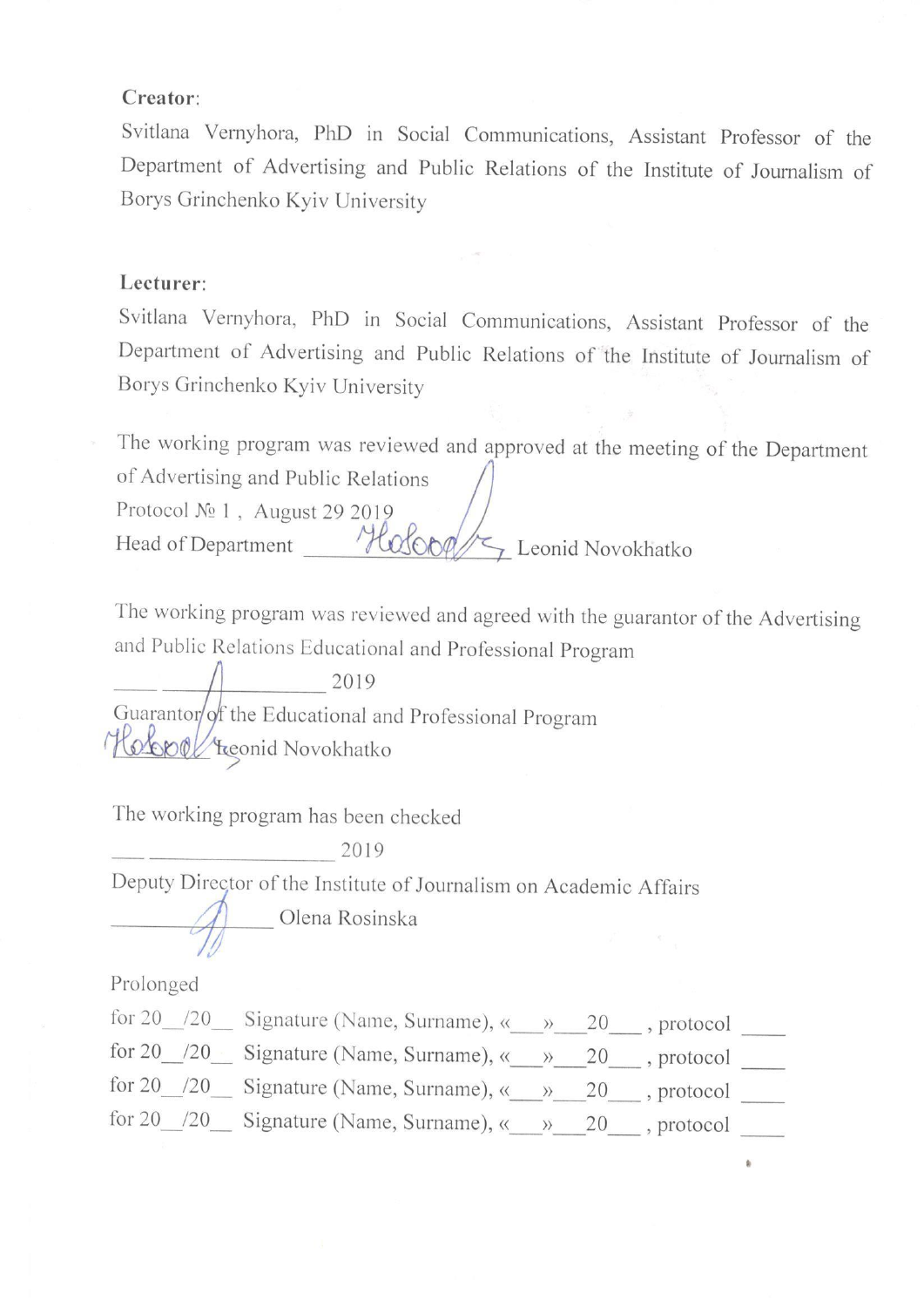| Names of indicators                 | Characteristics of the discipline            |
|-------------------------------------|----------------------------------------------|
|                                     | Full-time                                    |
| Kind of the discipline              | Mandatory                                    |
| Language of lecturing, learning and | Ukrainian-speaking group: Ukrainian,         |
| evaluation                          | English-speaking group: lectures and exam in |
|                                     | Ukrainian; practical, module control and     |
|                                     | individual work in English                   |
| Total amount of credits             | 3,5                                          |
| Year of study                       |                                              |
| Semester                            | $\overline{2}$                               |
| Number of modules                   | 3                                            |
| Amount of credits                   | 3,5                                          |
| Amount of hours, including:         | 105                                          |
| <b>Classroom</b> activities         | 42                                           |
| Module control                      |                                              |
| Semester control                    | 15                                           |
| Individual work                     | 41                                           |
| Form of the semester control        | Exam                                         |

# **1. The Description of the Academic Discipline**

# **2. The Objective and Tasks of the Academic discipline**

**The objective** of the discipline «Copywriting» is to provide theoretical knowledge and practical skills of creation of information materials in the field of advertising and public relations.

**The tasks** of the discipline:

- *1.* The development of *integral competency*: to teach students to use effectively the historical experience of advertising, PR, in the practice of these areas of social communications;
- *2.* The development of *professional competencies:*

- students' awareness of the place of copywriting in the system of advertising and public relations;

- students' knowledge about the basic principles and technologies of copywriting in advertising and PR;

- students' knowledge about rules of creative technologies;

- developing the skills of writing qualified advertising and PR texts;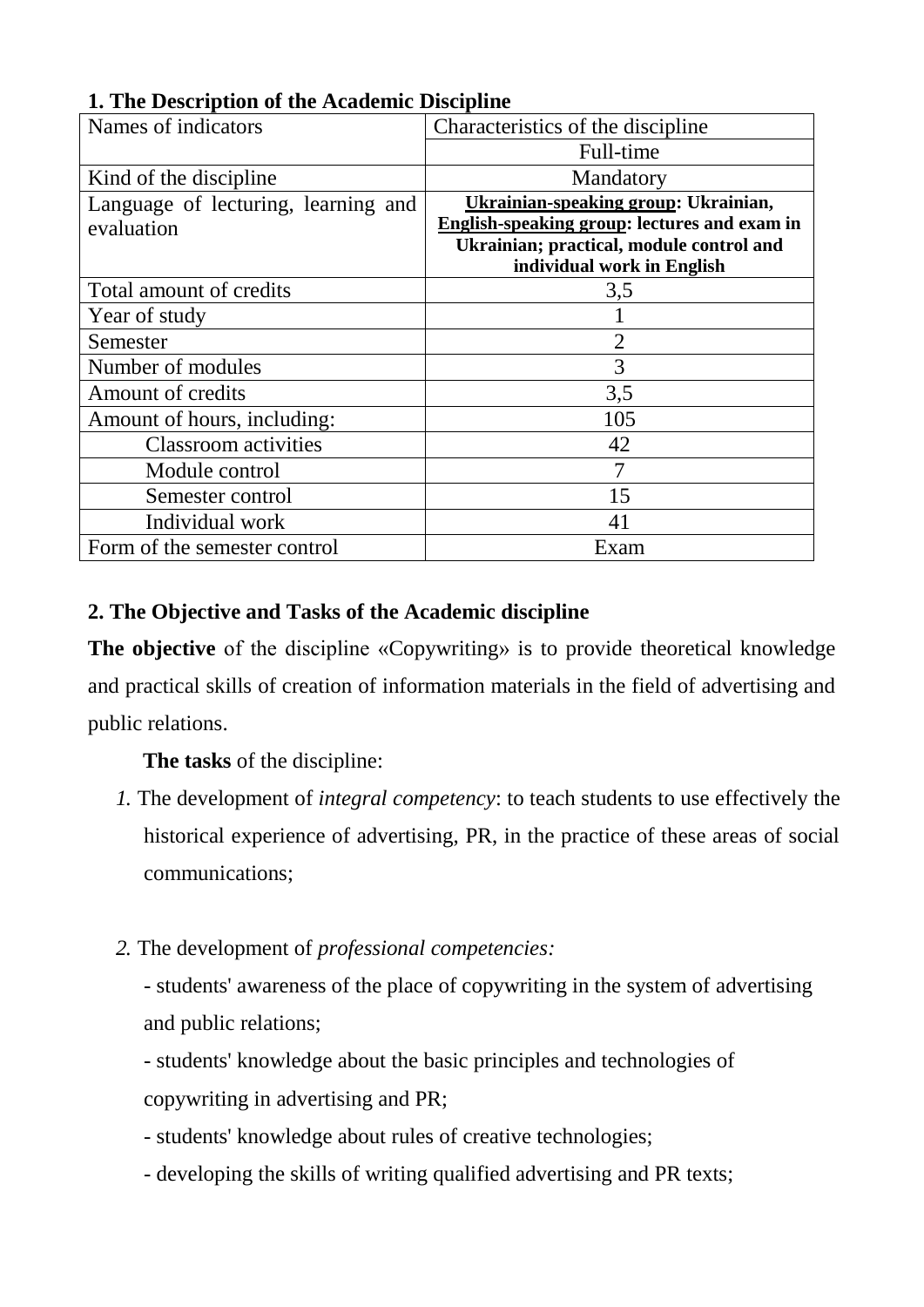- students' knowledge about requirements for writing texts of different genres; - study of the basic laws, rules and requirements of writing effective advertising and PR texts;

#### **The activities of students at the Centers of competencies:**

- Center of modern communications,

- Center of radio broadcasting.

**According to the requirements of the present to modern education, and taking into account the peculiarities of the profession of specialist in advertising and public relations, the discipline «Copywriting» provides for the division of students into Ukrainian-speaking and English-speaking groups. The working language of studying the discipline «Copywriting» of the Ukrainian-speaking group is Ukrainian. The English-speaking group learns «Copywriting» during practical, module control and individual work in English. Lectures and exam of the English-speaking group are conducted using the Ukrainian language taking into consideration the peculiarities of student distribution when working with these forms of study.**

#### **3. The Results of the Discipline Study**

# **Program results of the study:**

- to know the historical origins of copywriting, terminological and methodological tools, which are the product of both domestic and foreign advertising and PR theories and practices;
- be able to analyze advertising and PR campaigns;
- be able to write advertising and PR texts (television, radio, press, outdoor advertising, internet, etc.);
- be able to promote own style of communication, to conduct public activities;
- be able to produce advertising and PR products, messages according to the concepts of copywriting.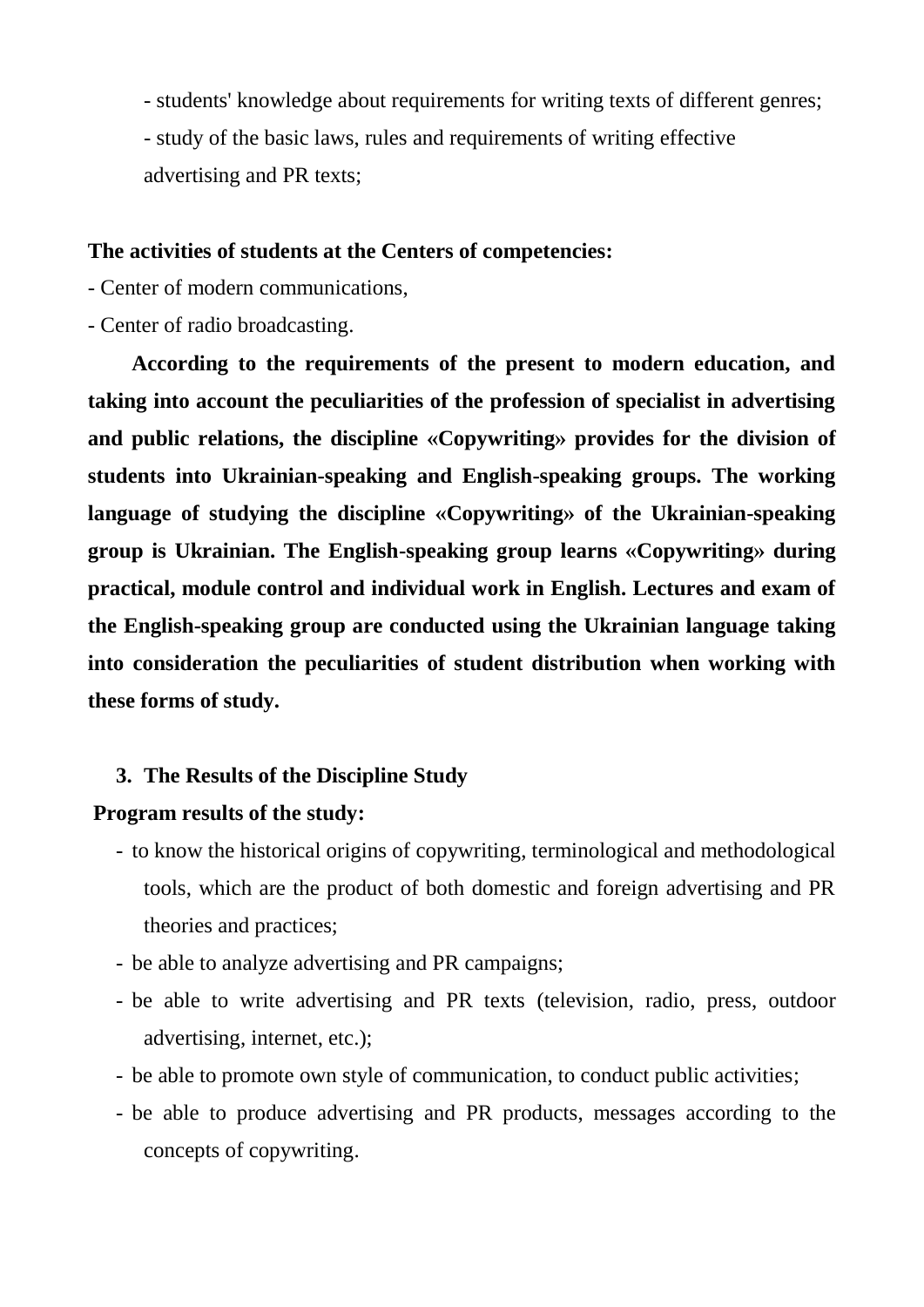# **4. The Structure of the Academic Discipline**

# Thematic plan for full-time study

|       |                                                                                                                     | <b>Hours</b>   |           |                         |                   |                 |                         |                 |                      |
|-------|---------------------------------------------------------------------------------------------------------------------|----------------|-----------|-------------------------|-------------------|-----------------|-------------------------|-----------------|----------------------|
| $N_2$ | Titles of modules and themes                                                                                        | $\overline{a}$ | Classroom | Lectures                | Practical lessons | Seminar lessons | Module controls         | Individual work | <b>Final control</b> |
|       | <b>Module I</b><br>PRINCIPLES OF COPYWRITING                                                                        |                |           |                         |                   |                 |                         |                 |                      |
| 1.1   | Copywriting: main notions                                                                                           | 11             | 6         | 2                       | 4                 |                 |                         | 5               |                      |
|       |                                                                                                                     |                |           |                         |                   |                 |                         |                 |                      |
| 1.2   | Principles and rules of copywriting                                                                                 | 12             | 6         | $\overline{2}$          | $\overline{4}$    |                 |                         | 6               |                      |
|       | Module work                                                                                                         | $\overline{2}$ |           |                         |                   |                 | $\overline{2}$          |                 |                      |
|       | <b>Module I, Total</b>                                                                                              | 25             | 12        | $\overline{\mathbf{4}}$ | 8                 |                 | $\overline{2}$          | 11              |                      |
| 2.1   | <b>Module II</b><br><b>TECHNOLOGIES OF CREATION OF ADVERTISING AND PR TEXTS</b><br>Psychology of advertising and PR | 12             | 6         | 2                       | 4                 |                 |                         | 6               |                      |
|       | texts                                                                                                               |                |           |                         |                   |                 |                         |                 |                      |
| 2.2   | Creation of advertising and PR texts<br>for media                                                                   | 12             | 6         | $\overline{2}$          | $\overline{4}$    |                 |                         | 6               |                      |
|       | Module work                                                                                                         | $\overline{2}$ |           |                         |                   |                 | $\overline{2}$          |                 |                      |
|       | <b>Module II, Total</b>                                                                                             | 26             | 12        | $\overline{\mathbf{4}}$ | 8                 |                 | $\overline{2}$          | 12              |                      |
|       | <b>Module III</b><br><b>CONTENT OF ADVERTISING AND PR TEXTS</b>                                                     |                |           |                         |                   |                 |                         |                 |                      |
| 3.1   | Parts of advertising text                                                                                           | 12             | 6         | $\overline{2}$          | $\overline{4}$    |                 |                         | 6               |                      |
| 3.2   | <b>Classification of PR texts</b>                                                                                   | 12             | 6         | $\overline{2}$          | $\overline{4}$    |                 |                         | 6               |                      |
| 3.3   | Means of creation of advertising and                                                                                | 12             | 6         | $\overline{2}$          | $\overline{4}$    |                 |                         | 6               |                      |
|       | PR texts                                                                                                            |                |           |                         |                   |                 |                         |                 |                      |
|       | Module work                                                                                                         | $\overline{3}$ |           |                         |                   |                 | 3                       |                 |                      |
|       | <b>Module III, Total</b>                                                                                            | 39             | 18        | 6                       | 12                |                 | $\overline{\mathbf{3}}$ | 18              |                      |
|       | <b>Exam</b>                                                                                                         | 15             |           |                         |                   |                 |                         |                 | 15                   |
|       | <b>Total</b>                                                                                                        | 105            | 42        | 14                      | 28                |                 | $\overline{7}$          | 41              | 15                   |

# **5. The Program of the Academic Discipline**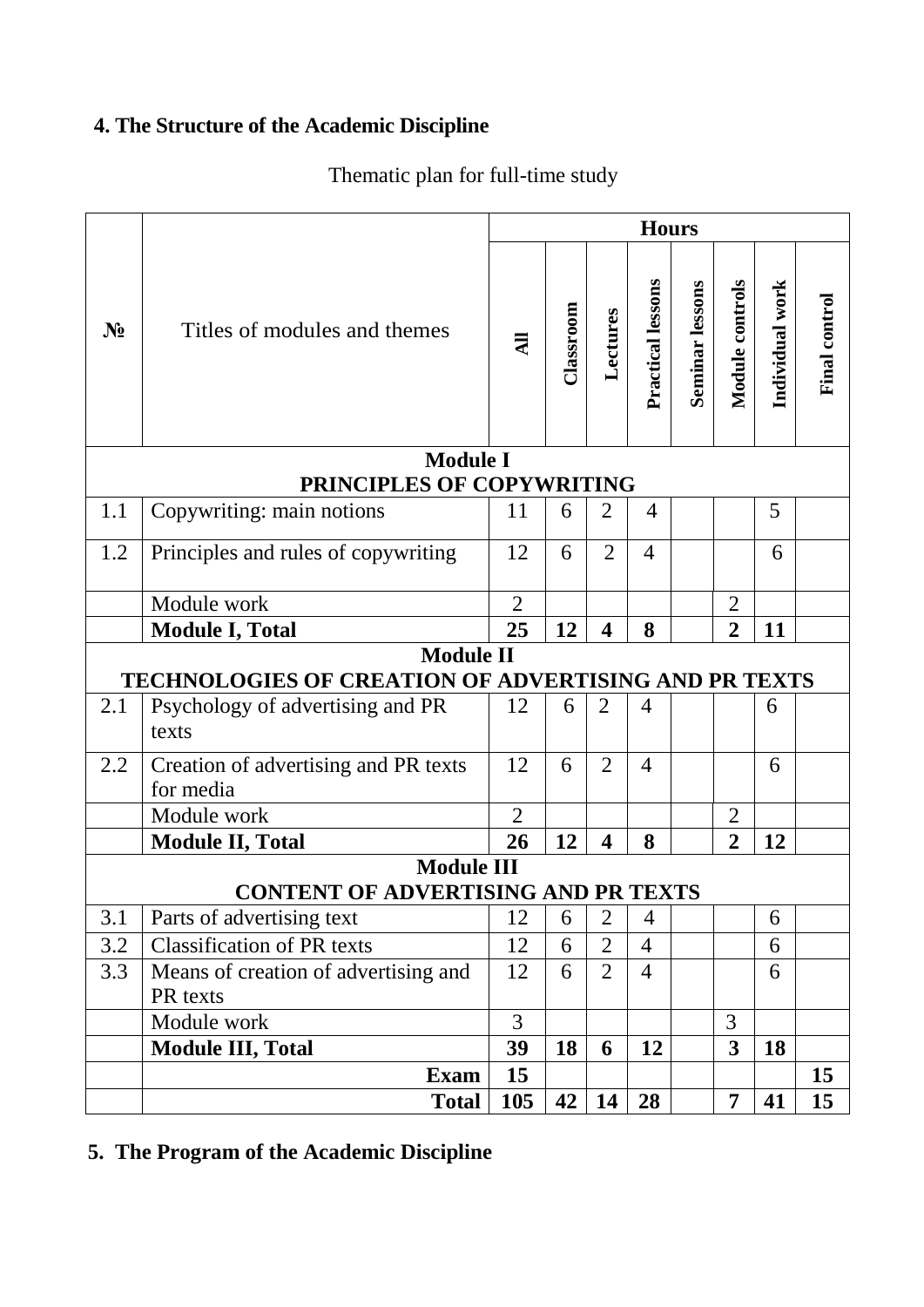# **English-speaking and Ukrainian-speaking groups learn lectures of the discipline**

## **«Copywriting» in Ukrainian.**

## **Module І PRINCIPLES OF COPYWRITING Theme 1. Copywriting: main notions**

The concept of copywriting. Copywriting features. The purpose of copywriting. Copywriting tasks. Types of copywriting: advertising copywriting, PR copywriting, web copywriting; black, white, gray copywriting. Concept of copywriter. Duties of the copywriter. Requirements for the copywriter. Functions of the copywriter. The purpose of the copywriter. The job of the copywriter. History of copywriting development.

## **Theme 2. Principles and rules of copywriting**

Principles of building advertising and PR strategies. Stages of development of advertising and PR strategies. Features of creating an advertising brief. The main elements of the brief. Copywriting rules. Target group selection. Segmentation. Lifestyle of the target audience. Choice of advertising and PR goals. Selecting a product attribute as an advertising object. The value of the advertising script in copywriting. AIDA is the basis of advertising text. Text-grabbing tools. Target audience engagement methods for promotional text. Create consumer desire with the help of promotional text. Encourage target audience to take action with ad text.

#### **Module ІI**

## **TECHNOLOGIES OF CREATION OF ADVERTISING AND PR TEXTS**

## **Theme 3. Psychology of advertising and PR texts**

Differentiation of advertising and PR, advertising and PR copywriting. Psychology of perception of advertising appeal to the target audience. Maslow's Pyramid. Need and motive in advertising text. Rational motives. Emotional motives. Moral motives. Choice of motives. Literacy and normativity of copywriting in Ukraine. The essence of advertising creation as a creative process of developing advertising and PR appeal. Ways to generate new ideas in advertising and PR.

#### **Theme 4. Creation of advertising and PR texts for media**

Features of advertising and PR texts for newspapers. Features of magazine advertising texts. Features of texts for outdoor advertising. Features of preparation of advertising and PR texts for radio. Creative radio advertising technologies: celebrity interview, historical excursion, journey to the future, soundtrack, fairytale character, special song or anthem of the firm, music logo sung to another hit text. Features of preparation of advertising and PR texts for television. Creative technologies of TV commercials: story line, problem solving, chronology, special effects,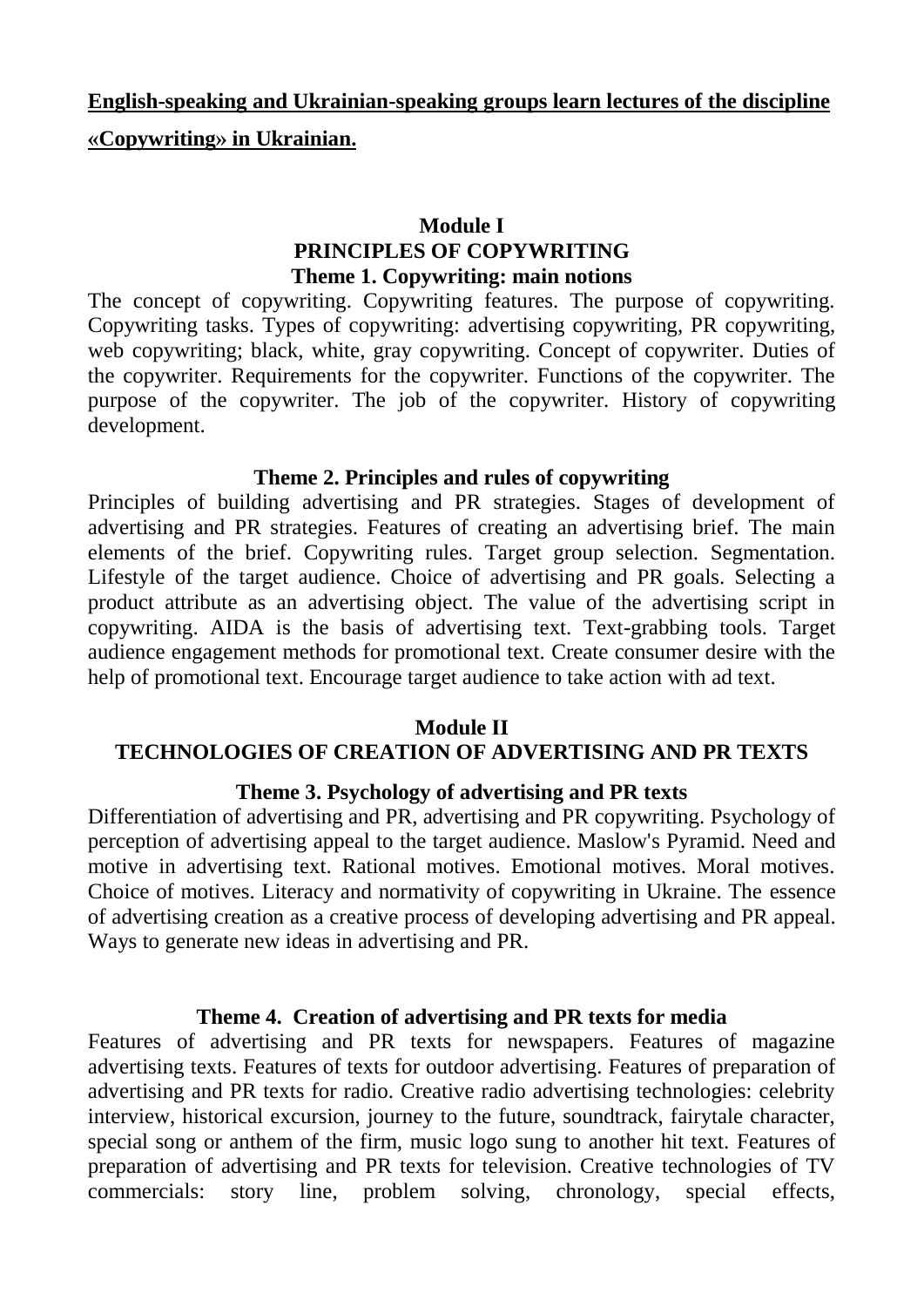recommendations, humor, speaker, demonstration, intense interest, naturalistic scene, analogy, fantasy, personality. Screenwriting approaches in the creative: TV script, cinematic. Requirements for the content of advertising and PR texts on the Internet. The main forms used on the Internet for promotion of the resource: banner advertising, contextual advertising, rating systems and thematic directories, e-mail marketing.

# **Module ІІІ CONTENT OF ADVERTISING AND PR TEXTS Theme 5. Parts of advertising text**

The main components of advertising text. Title and its types. The main text and its types. The first paragraph of the main text. Central paragraphs. The last paragraph. Argumentation in the text. Special elements of advertising text: "price", "name" and "address". The slogan signature. Classification of styles of advertising texts. Development of a slogan. Requirements for the slogan. Types and functions of slogans. Techniques for creating slogans.

## **Theme 6. Classification of PR texts**

Creation of PR materials for the media. Features of writing PR-texts depending on the channel of information. Advantages and disadvantages of the media for the distribution of PR texts. Features of writing PR-texts for printed editions, television broadcasting, radio broadcasting. PR texts and the Internet: search requirements for the content of texts on the Internet; types of PR texts in the Internet. Non-controlled PR-materials intended for the media. Media, News, Press Release. Technology of press release writing. Biographical help. Article.

#### **Theme 7. Means of creation of advertising and PR texts**

Vocabulary of advertising texts. Antonyms. Synonyms. Metaphor. Allusion. Personification. Hyperbole. Gradation. Irony. Oxymoron. Comparison. Epithet. Antithesis. Gradation. Syntactic formulas and their role in copywriting. Syntactic contamination. Encouraging words. Emotional vocabulary, invectives, spoken words in advertising texts.

## **6. Control**

| Activity | The<br>maximu | Module 1 |           |           | Module 2  |          | Module 3     |
|----------|---------------|----------|-----------|-----------|-----------|----------|--------------|
|          | m             |          |           |           |           |          |              |
|          | number        | Number   | The       | Number of | The       | Number   | The maximum  |
|          | of points     | of units | maximum   | units     | maximum   | of units | number<br>ΟÌ |
|          | per unit      |          | number of |           | number of |          | points       |
|          |               |          | points    |           | points    |          |              |

6.1. System of students' educational achievements evaluation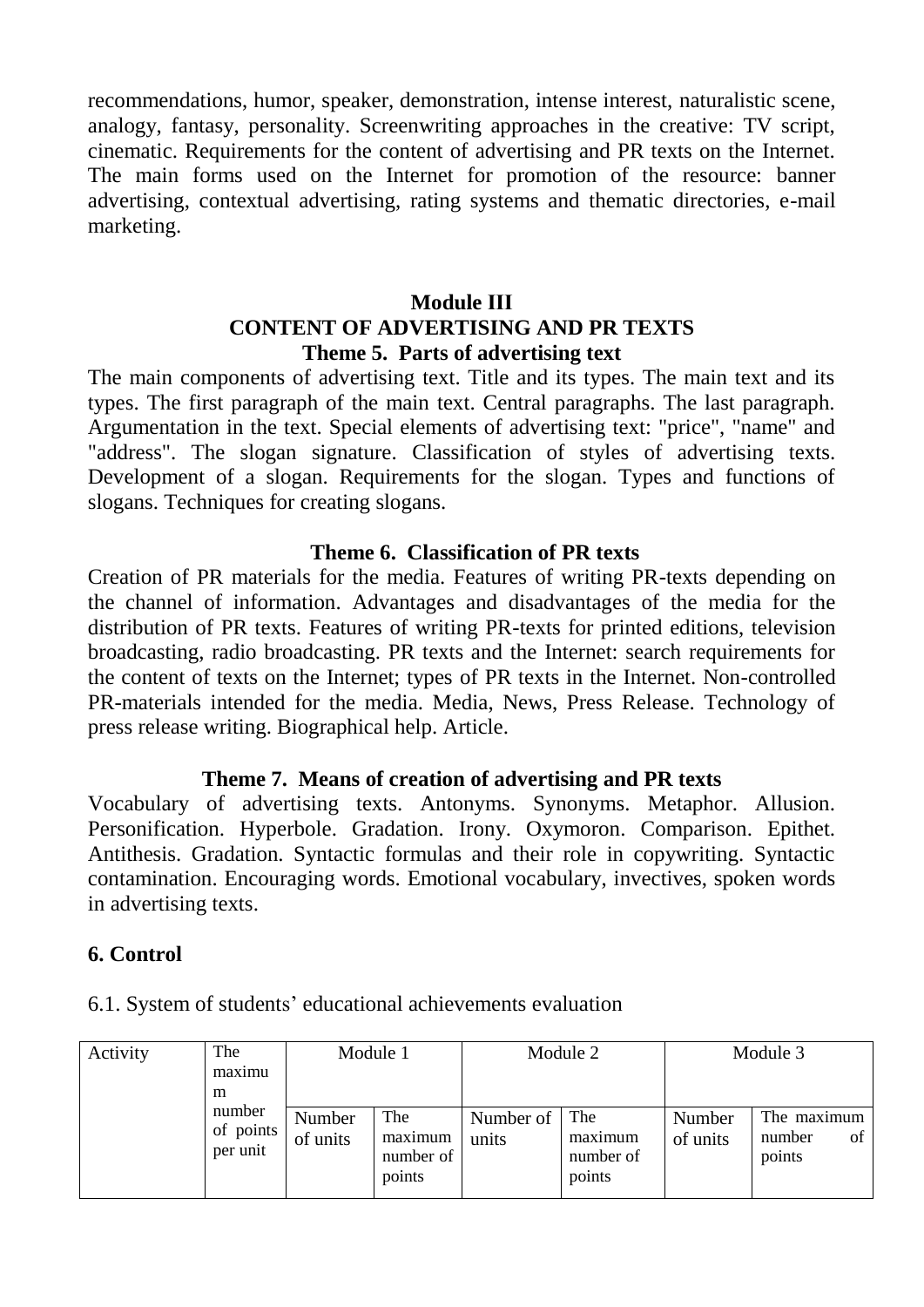| Attendance of<br>lectures                | 1                                                                                         | $\overline{2}$ | $\overline{2}$ | $\overline{2}$ | $\overline{2}$ | 3 | 3   |
|------------------------------------------|-------------------------------------------------------------------------------------------|----------------|----------------|----------------|----------------|---|-----|
| Attendance of<br>practical<br>lessons    | $\mathbf{1}$                                                                              | $\overline{4}$ | $\overline{4}$ | $\overline{4}$ | $\overline{4}$ | 6 | 6   |
| Activity<br>at<br>practical<br>lesson    | 10                                                                                        | $\overline{4}$ | 40             | $\overline{4}$ | 40             | 6 | 60  |
| Individual<br>work                       | 5                                                                                         | 6              | 30             | 6              | 30             | 9 | 45  |
| Module<br>control                        | 25                                                                                        | $\mathbf{1}$   | 25             | $\mathbf{1}$   | 25             | 1 | 25  |
| <b>Total</b>                             | 341                                                                                       |                | 101            |                | 101            |   | 139 |
| The<br>maximum<br>of<br>number<br>points |                                                                                           |                |                |                |                |   |     |
| Coefficient<br>calculation               | Calculation: 341:60=5,7<br>A student has got: 300 points<br>Rating: $300:5,7 = 54$ points |                |                |                |                |   |     |

# **6.2. The tasks for individual work and criteria of the evaluation**

# **The Ukrainian-speaking group presents individual work of the discipline «Copywriting» in Ukrainian, the English-speaking group – in English.**

Module 1 *«Principles of copywriting»*

To study and supplement materials of lectures, to prepare for practical classes.

- 1. To choose the advertising campaign.
- 2. To investigate the main texts of its activities.
- 3. To present and justify the research.

Module 2 *«Technologies of creation of advertising and PR texts»*

To study and supplement materials of lectures, to prepare for practical classes.

- 1. To choose the PR campaign.
- 2. To investigate the main texts of its activities.
- 3. To present and justify the research.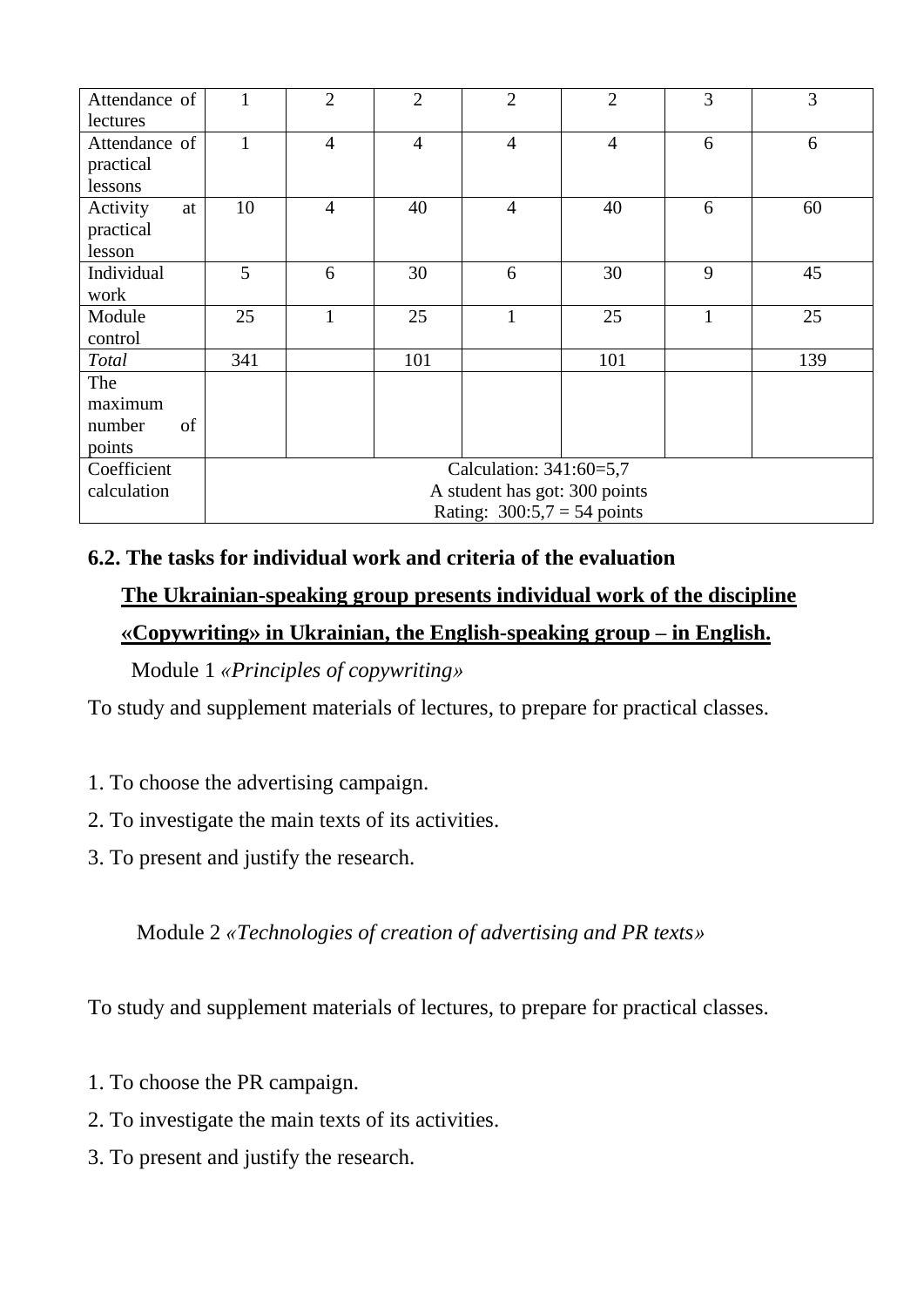#### Module 3 *«Content of advertising and PR texts»*

To study and supplement materials of lectures, to prepare for practical classes.

- 1. To develop a brief for own advertising or PR campaign.
- 2. To create advertising or PR materials according to the brief.
- 3. To prepare a report, present a work.

# **6.3.The Forms of Module Control Implementation, and the Criteria of Evaluation**

# **The Ukrainian-speaking group presents module control work of the discipline «Copywriting» in Ukrainian, the English-speaking group – in English.**

The Implementation of Module control works is done individually by each student in electronic form and attached to the e-course or delivered in print. Module control work is carried out after studying a specific content module. It is assessed for completing tasks in the form specified by the lecturer program. Module control *forms* are the implementation of module control works that provide answers to several types of test questions and, in some cases, thorough the disclosure of several questions formulated as open-ended questions from module material. The number of module test works in the course is 4, each work implementation is mandatory.

#### *Evaluation criteria:*

1) understanding, the degree of mastering of the theory and methodology of the problems under consideration; 2) the degree of mastering of the actual material being studied; 3) the acquaintance with the basic and additional sources recommended; 4) the ability to present the examples of modern advertising and public relations practice, to illustrate theoretical provisions with practical examples; 6) logic, structure, style of presentation in the written work, the ability to substantiate their position, to generalize information and draw conclusions.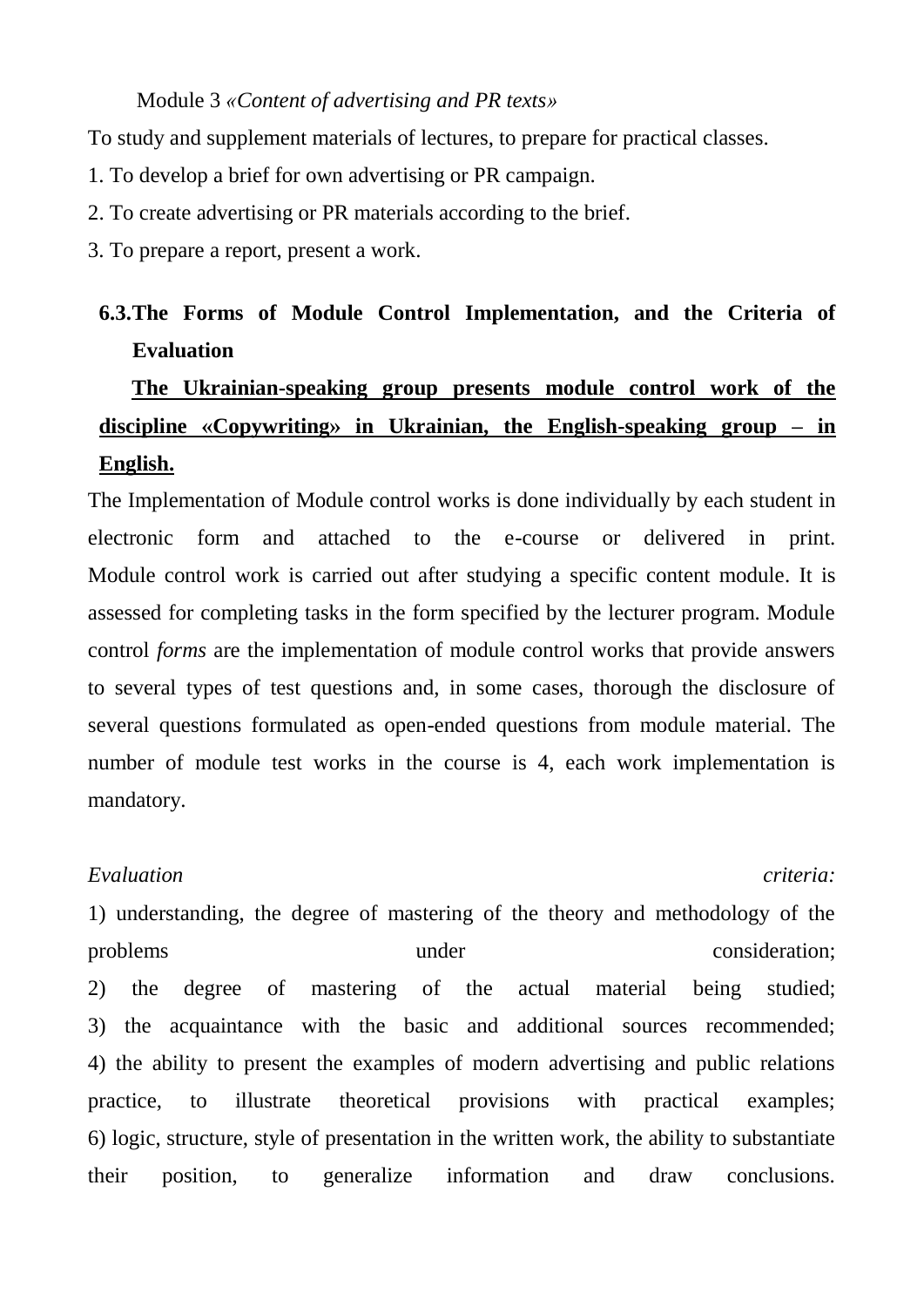7) completeness of the answer to the questions, quality and independence, creativity, initiative in accomplishing the task.

When evaluating module control work, the volume and correctness of the tasks performed are taken into account. The correct performance of all tasks is estimated at a maximum of 25 points.

# **6.4. The Forms of Semester Control and the Criteria of Evaluation**

Semester control is the result of studying each module, which contains a summary of all forms of current control and performance of the module control work. Semester control includes the points for the student's current work at seminars, individual work, Module control work. Semester control of students' knowledge is carried out after the completion of the study of the academic discipline material.

| $\cdots$         |                  |
|------------------|------------------|
| Rating           | Number of points |
| Excellent        | 100-90           |
| Very good        | 82-89            |
| Good             | 75-81            |
| Satisfactorily   | 69-74            |
| Sufficiently     | 60-68            |
| Unsatisfactorily | $0-59$           |

## **6.5. Rating Relevance Scale**

## **7. «COPYWRITING»**

**Total**: **105**, lectures – 14, practical – 28,

module control – 7, individual work – 41, semester control – 15, final control – exam.

| Week                  |                                                                  | $I-V$                                                                                        |
|-----------------------|------------------------------------------------------------------|----------------------------------------------------------------------------------------------|
| Module                |                                                                  | <b>Module I</b>                                                                              |
| Title of the module   |                                                                  | <b>Principles of copywriting</b>                                                             |
| Points for the module |                                                                  | 101                                                                                          |
|                       |                                                                  |                                                                                              |
| Themes of lectures    | Copywriting: main notions $-$<br>1 point                         | Principles and rules of copywriting $-1$ point                                               |
| Themes of practical   | The basic principles of<br>advertising and PR texts<br>$-10+1p.$ | Research of advertising according to the principles and rules<br>of copywriting $-10+1p$ .   |
| Themes of practical   | A target audience of advertising<br>and PR texts $-10+1p$ .      | Writing advertising texts according to the principles and rules<br>of copywriting $-10+1p$ . |
| Individual work       |                                                                  | 5 points $x 6 = 30$                                                                          |
| Type of control       |                                                                  | Module control work 1<br>$(25$ points)                                                       |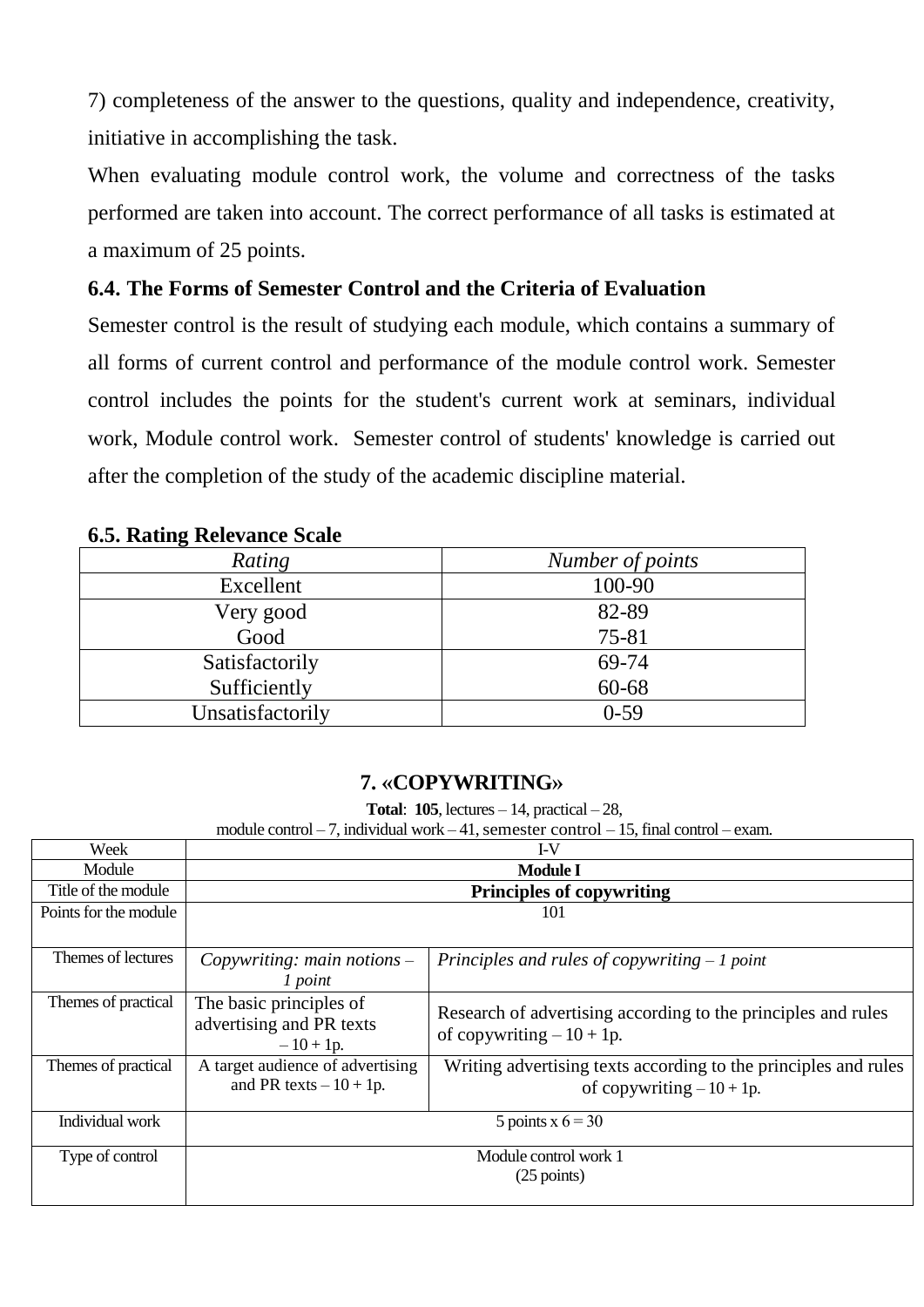| Week                  | $VI-X$                                                                     |                                                                                     |                                                                                        |  |  |  |  |
|-----------------------|----------------------------------------------------------------------------|-------------------------------------------------------------------------------------|----------------------------------------------------------------------------------------|--|--|--|--|
| Module                | Module II                                                                  |                                                                                     |                                                                                        |  |  |  |  |
| Title of the module   |                                                                            | Technologies of creation of advertising and PR texts                                |                                                                                        |  |  |  |  |
| Points for the module |                                                                            | 101                                                                                 |                                                                                        |  |  |  |  |
| Themes of lectures    | Psychology of advertising and<br>$PR$ texts $-1$ point                     |                                                                                     | Creation of advertising and PR texts for media $-1$ point                              |  |  |  |  |
| Themes of practical   | Analysis of advertising and PR<br>texts according to motives $-10+$<br>1p. | Analysis of advertising and PR texts of different types of mass<br>media $-10+1p$ . |                                                                                        |  |  |  |  |
| Themes of practical   | Writing advertising and PR texts<br>according to motives $-10 + 1p$ .      |                                                                                     | Creation of advertising and PR texts for different types of mass<br>media $-10 + 1p$ . |  |  |  |  |
| Individual work       |                                                                            | 5 points $x 6 = 30$                                                                 |                                                                                        |  |  |  |  |
| Type of control       | Module control work 2<br>$(25$ points)                                     |                                                                                     |                                                                                        |  |  |  |  |
| Week                  | XI-XVI                                                                     |                                                                                     |                                                                                        |  |  |  |  |
| Module                |                                                                            | Module III                                                                          |                                                                                        |  |  |  |  |
| Title of the module   |                                                                            | <b>Content of advertising and PR texts</b>                                          |                                                                                        |  |  |  |  |
| Points for the module | 139                                                                        |                                                                                     |                                                                                        |  |  |  |  |
| Themes of lectures    | Parts of advertising text $-$<br>1 point                                   | Classification of PR texts $-$<br>1 point                                           | Means of creation of advertising<br>and PR texts $-1$ point                            |  |  |  |  |
| Themes of practical   | Analysis of parts of<br>advertising text $-10+1p$ .                        | Analysis of PR texts<br>according to genres $-10 + 1p$ .                            | Analysis of vocabulary of<br>advertising and PR texts $-10+$<br>1p.                    |  |  |  |  |
| Themes of practical   | Creation of a slogan $-10 + 1p$ .                                          | Creation of PR text $-10+1p$ .                                                      | Writing of advertising and PR<br>texts using specifical vocabulary -<br>$10 + 1p$ .    |  |  |  |  |
| Individual work       | 5 points $x = 9$ = 45                                                      |                                                                                     |                                                                                        |  |  |  |  |
| Type of control       | Module control work 3<br>$(25$ points)                                     |                                                                                     |                                                                                        |  |  |  |  |
| Final control         | Exam:<br>points $-341$ ,<br>language of the exam - Ukrainian               |                                                                                     |                                                                                        |  |  |  |  |

## **8. Recommended sources**

#### **Basic sources:**

1. Асланов Т. PR-тексты. Как зацепить читателя / Тимур Асланов. – Питер : Питер, 2017, – 176 с.

2. Каплунов Д. Нейрокопирайтинг. 100+ приёмов влияния с помощью текста / Денис Каплунов. – К. : Эксмо, 2017, – 352 с.

3. Падалка С. В очікуванні копірайтера / Стаська Падалка. – К. : Pabulum, 2017,  $-160$  c.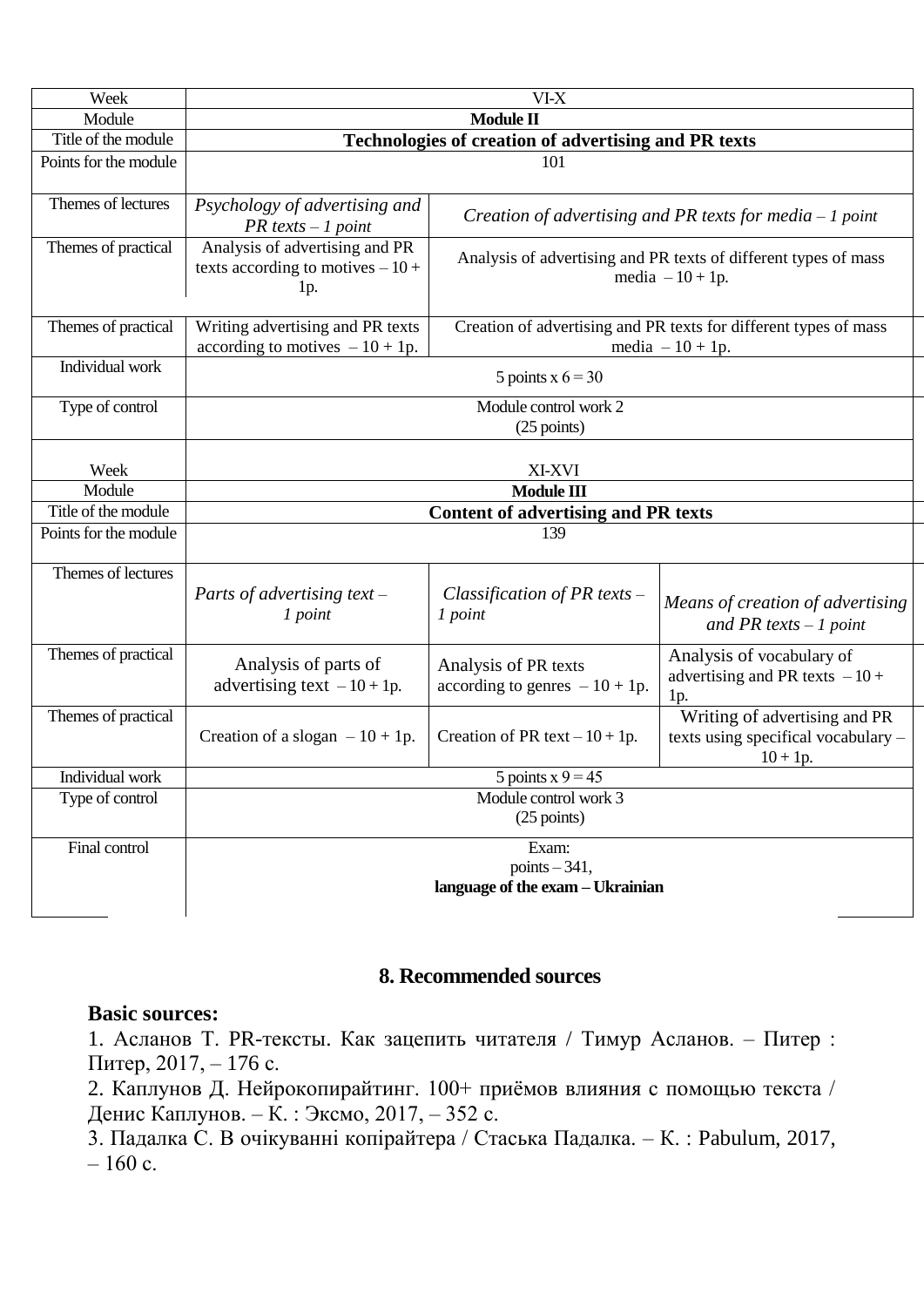4. Слободянюк Э. Настольная книга копирайтера / Элина Слободянюк. – М. : Манн, Иванов и Фербер, 2010. – 208 с.

5. Смирнова Ю.В. Реклама на телевидении: разработка и технология производства: учеб. пособие / Ю.В. Смирнова. - М.: Издательство "Омега-Л", 2011. - 256 с.

6. Трухімович С. В. Реклама. Конспекти копірайтера. Практичний посібник / Сергій Трухімович. – К. : Києво-Могилянська академія, 2016, – 145 с.

# **Additional sources:**

1. Бердышев С. Рекламный текст. Методика составления и оформления / С. Бердышев. – М. : Дашков и Ко, 2008. – 252 с.

2. Блинкина-Мельник М. Рекламный текст. Задачник для копирайтеров / М. Блинкина-Мельник. – М. : ОГИ, 2003. – 200 с.

3. Брукс П. Копирайтинг: как написать рекламу, которая будет продавать / П. Брукс. – М. : Бератор Паблишинг, 2005. – 128с.

4. Викентьев И. Приемы рекламы и Public Relations. Программы – консультанты / И. Викентьев. – 7-е издание. – М. : Бизнес-пресса, 2007. – 380с.

5. Власова Н. Рекламный конструктор / Н. Власова. – Новосибирск : Науч.-изд. центр ОИГГМ, Изд-во СО РАН, 1998. – 256 с.

6. Геращенко Л. Как написать сценарий рекламного ролика? / Л. Геращенко. – М. : Диаграмма, 2006. – 96 с.

7. Джулер А.Д. Креативные стратегии в рекламе / А.Д. Джулер, Б.Л. Дрюниани. – СПб. : Питер, 2003. – 384 с.

8. Драгунский В.В. Цветовой личностный тест : практ. пособие / В.В. Драгунский. – М. : АСТ ; Мн. : Харвест, 2001. – 448 с.

9. і громадських організацій / О. Сидоренко (авт.-упоряд.), Н. Сидоренко (авт.-упоряд.). — К. : Центр інновацій та розвитку, 1998. — 99с.

10. Иванова К. Копирайтинг: секреты составления рекламных и PR – текстов / К. Иванова. – 2-е издание. – СПб. : Питер, 2007. – 160с.

11. Изард Э. Кэррол. Психология эмоций / Изард Э. Кэррол. – СПб. : Питер, 1999. – 464с.

12.Картер Г. Эффективная реклама: Путеводитель для малого бизнеса / Г. Картер ; пер. с англ. ; под общ. ред. Е.М. Пеньковой. – М. : МТ – Пресс, 2001. – 244 с.

13. Кафтанджиев Х. Тексты печатной рекламы / Х. Кафтанджиев. – М. : Смысл, 1995. – 128 с.

14.Краско Т.И. Психология рекламы / Т.И. Краско. – Х. : Студцентр,  $2002. - 212$  c.

15. Кузнецов П.А. Копирайтинг & спичрайтинг. Эффективные рекламные и PR-технологии / П.А. Кузнецов. — М.: Издательско-торговая корпорация «Дашков и К°», 2012. — 260 с.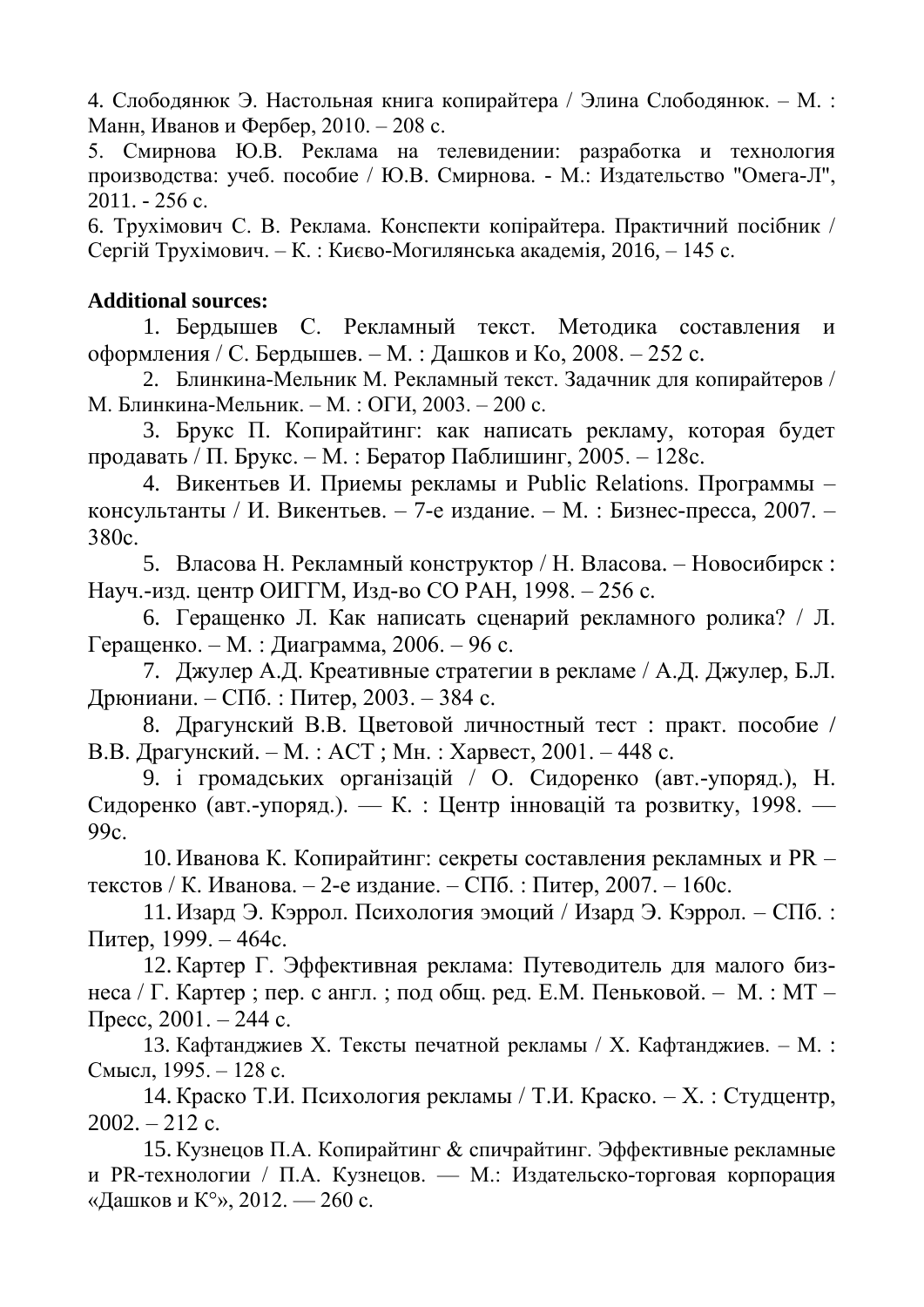16.Лебедев А.М. Экспериментальная психология в российской рекламе / А.М. Лебедев, А.К. Боковиков. – М. : Академия, 1995.– 144 с.

17.Лебедев-Любимов А. Психология рекламы / А. Лебедев-Любимов. – СПб. : Питер, 2002, – 368 с.

18. Миртов Ю.М. Как стать рекламным агентом / Ю.М. Миртов, А.А. Крымов. – М. : Тривола,1995. – 160 с.

19. Назайкин А. Рекламный текст в современных СМИ / А. Назайкин. – М. : Эксмо, 2007. – 352с.

20. Огилви Д. Откровения рекламного агента / Д. Огилви ; пер. с англ. – М. : Финстатинформ, 1994. – 109 с.

21. Орлов В. Магия твоих текстов / В. Орлов. – М. : Powerbooks, 2003. – 75 с.

22. Орлов В. Суперзаголовок / В. Орлов. – М. : Consillieri, 2005. – 36 с.

23. Закон України «Про рекламу» : за станом на 11 лип. 2003 р. / Верховна Рада України // Відом. Верхов. Ради України. – 2004. – № 8. – Ст. 62.

24. Рекламный текст: семиотика и лингвистика / Ю.К. Пирогова, А.Н. Баранов, П.Б. Паршин и др.. – М. : Изд. дом Гребенникова,  $2000. - 270$  c.

25. Ромат Е.В. Реклама в системе маркетинга : учеб. пособие для студ. экон. спец. Харьков. акад. технологии и организации общественного питания / Е.В. Ромат. – Х. : ИВФ Студцентр, 1995.– 229 с.

26. Салливан Л. Рекламная пауза / Л. Салливан. – М. : Диалектика, 2007. – 320с.

27. Смит П. Коммуникации стратегического маркетингга : учеб. пособие / П. Смит, К. Бэрри, А. Пулфорд ; пер. с англ. под ред. проф. Л.Ф.Никулина. – М. : ЮНИТИ–ДАНА, 2001. – 415 с.

28. Сэндидж Ч. Реклама: теория и практика / Ч. Сэндидж, В. Фрайбургер, К. Ротцолл. – М. : Прогресс, 1989. – 630 с.

29. Тодорова О. Корпоративное издание на 200%. Как стать успешным редактором корпоративного издания / О.Тодорова. – М. : СМИЛ, 2007. – 256 с.

30. Ульяновский А.В. Мифодизайн рекламы / А.В. Ульяновский. – СПб., 1995. – 300 с.

31. Фортин М. Смерть продающих текстов: специальный доклад / М. Фортин, пер. П. Берестнев. – М. : Success Doctor, INC, 2007. – 67 с.

32. Чармэссон Г. Торговая марка: как создать имя, которое принесет миллионы / Г. Чармэссон. – СПб. : Питер, 2000. – 224 с.

33. Яцюк О.Г. Компьютерные технологии в дизайне. Эффективная реклама / О.Г. Яцюк, Э.Т. Романычева. – СПб. : БХВ–Петербург, 2001. – 432 с.

**Web sources:**

1. 10 правил книжкового маркетингу від Дани Павличко http://www.barabooka.com.ua/10-pravil-knizhkovogo-marketingu-viddani-pavlichko/